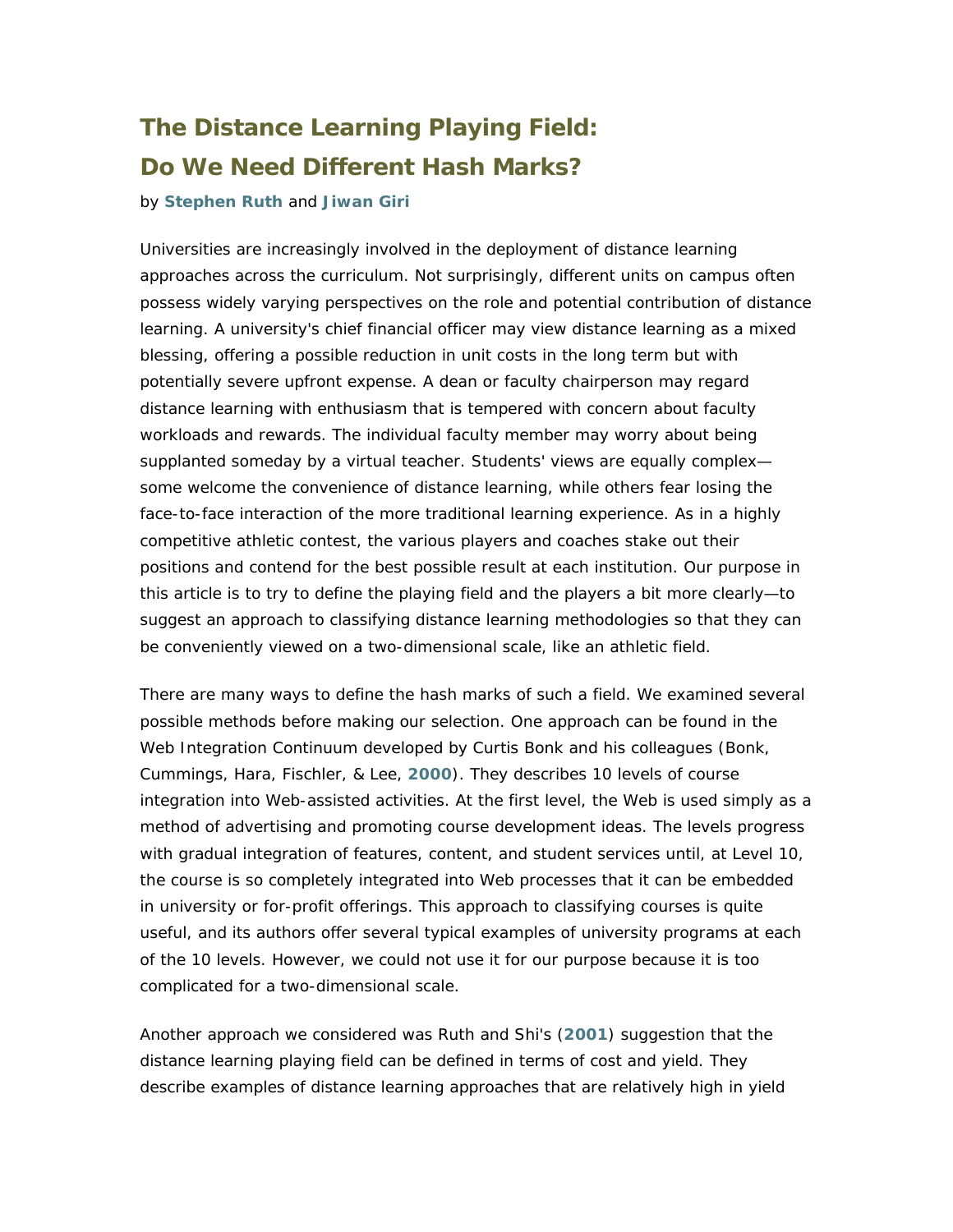and low in cost, like correspondence courses, and others, including many virtual universities, that remain expensive with a proportionately low yield. Intermediate examples include combinations of technologies like CD-ROM/VCR or radio/Internet/CD-ROM. The popular press has become quite involved in the cost/yield debate as well. A recent *Wall Street Journal* article described the problems that virtual universities have encountered, indicating that only one such institution in the US, the University of Phoenix, had achieved major financial success (Rewick, 2001). A similar feature article in the *Chronicle of Higher Education* indicated the same generally low financial success rate for virtual university programs, indicating that only a few were currently paying for themselves (Carr, **[2001](http://chronicle.com/weekly/v47/i23/23a04101.htm)**). In terms of yield, there is a very active debate, often seen on the pages of *The Technology Source*, about how to measure the results of distance learning in terms of student outcomes (e.g., see Phipps & Merisotis, **1999**; Brown & Wack, **[1999](http://ts.mivu.org/reading/1999-05.asp)**). The "No Significant Difference Phenomenon" discussions epitomize the difficulty of determining yield, at least in any scientific manner, for most courses currently taught in such a virtual format. The cost/yield approach possesses considerable utility, since it allows the inclusion of distance learning alternatives that are often lost in the debate, particularly correspondence courses. However, such an approach is inherently cumbersome, and there remains little justification for most measurements of yield.

The approach we ultimately selected was prompted by several articles by Kenneth Green, founder and director of the Campus Computing Project, that elaborate on *Megatrends* (1982) author John Naisbitt's language of "high tech" and "high touch." Green discusses comparisons between traditional and distance learning approaches and suggests the idea of the technology dimension (tech) and human interaction dimension (touch) as a way of describing different approaches to distance learning (Green, **[1999](http://www.ed.gov/pubs/Competence/section4.html)**, **[2000](http://www.convergemag.com/Publications/CNVGMar00/DigTweed/DigitalTweed.shtm)**). We found this idea to be helpful since it permits all types of distance learning, even correspondence courses, to fit with relative ease on an x-y scale—our proposed two-dimensional playing field. Having made our choice, we examined a large number of these offerings and found that the majority fit into some dimension of the tech-touch scale. Most courses are still taught in a traditional way that employs little technology but features a very high level of personal interaction. The more complex approaches to distance learning also seemed to fit, as touch was exchanged for tech to facilitate wider outreach. Using this approach, we felt that we had a viable playing field for the classification of varied approaches to distance learning.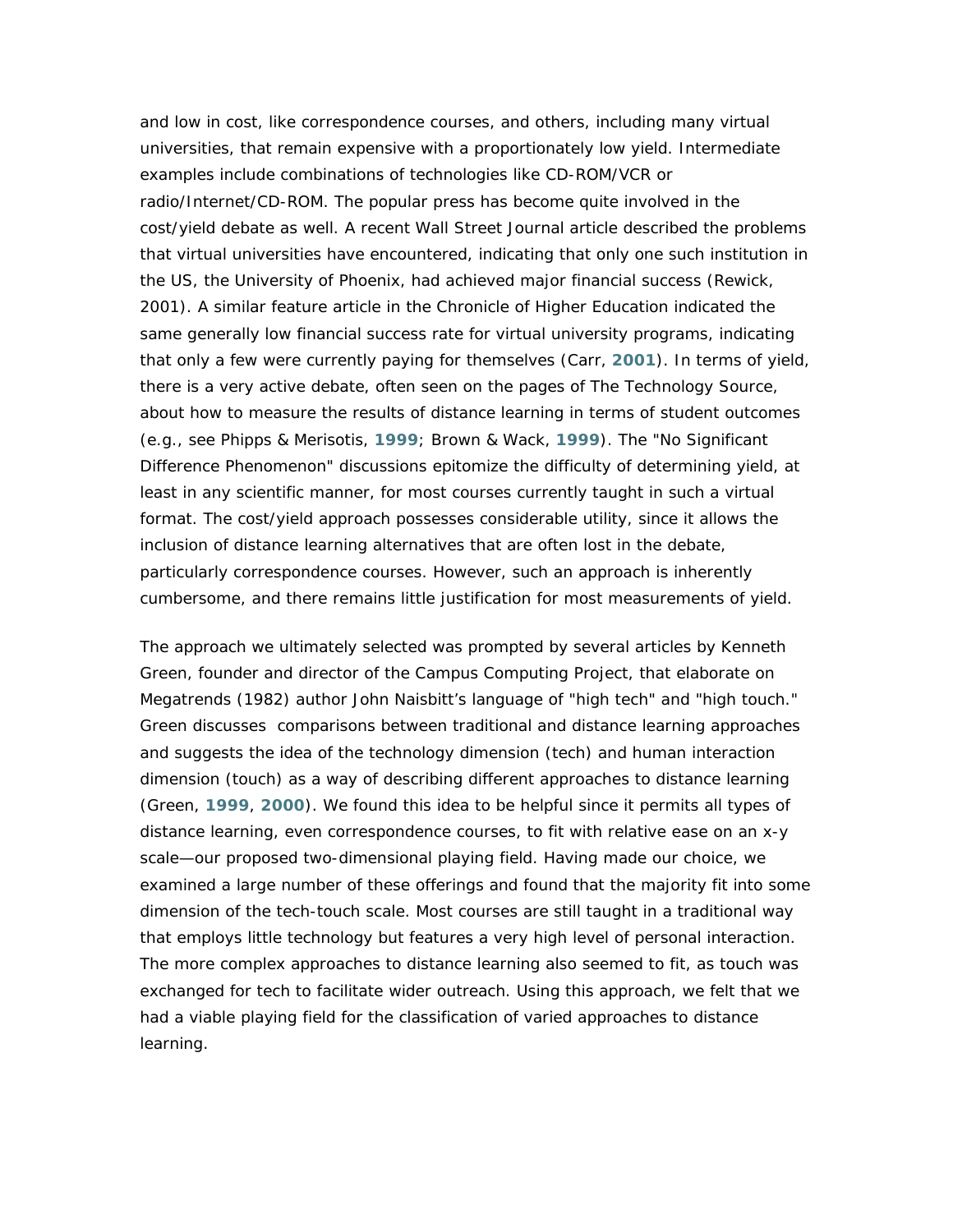## **The Path Across the Tech-Touch Playing Field: How Can the Various Approaches to Distance Learning Be Classified?**

Our methodology consisted of examining several hundred distance learning programs worldwide and determining where each would fit on the scale. We used three levels of tech and touch for this analysis. (We have also used four-by-four scales, but they result in considerably more analytical complexity.) The tech classifications are relatively straightforward, ranging from little to abundant use of information technology (IT) interventions. For touch, the distinctions are more subtle. At the low end, there is little or no contact with the teacher, and all learning is self-paced. However, as the linkages with the teacher/professor ascend the scale, there are combinations of touch techniques that involve the Internet, phone, audiocassette, office hours, meetings with assistants, and—at the high end of the scale—significant levels of personal interaction with the professor, either face-to-face or electronically. A course that Ruth teaches at George Mason University called "Teamwork in Cyberspace" meets only four times in the classroom but includes extensive online activity (Ruth, Foreman, & Tschudy, **[1999](http://ts.mivu.org/default.asp?show=article&id=610)**). It was relatively easy to classify that course as moderate in touch and moderate in tech. **[The Open University](http://www.open.ac.uk/)** (OU) in England, one of the world's premier distance learning practitioners, was more difficult to classify. While there is little face-to-face contact in OU courses, the program offers many opportunities for direct communication with the instructor. We decided to classify it also as moderate in both tech and touch. In assembling our data, we were surprised to learn that worldwide correspondence courses are still a significant force in distance learning (Jurich, **[1999](http://www.techknowlogia.org/TKL_active_pages2/TableOfContents/main.asp?IssueNumber=1)**). We classified most of these correspondence degree programs as low tech-low touch. However, some cases perplexed us. In South Africa, for example, correspondence courses include significant teacher commentary and reaction, which sometimes is transmitted by email. The following descriptions classify each of the nine cells in our approach and offer links to some of the examples we have included in each category.

*Low Tech-Low Touch*: This approach is characterized by meager use of instructor and machine resources, emphasizing instead the use of simple structures between the learner and the course material. Representative topics: management, business, psychology, computing, fitness, and health. Many vocational courses also employ this method. Examples: **[Australian Correspondence Schools](http://www.acs.edu.au/21century/)** and the **[University](http://www.uonbi.ac.ke/)  [of Nairobi](http://www.uonbi.ac.ke/)**.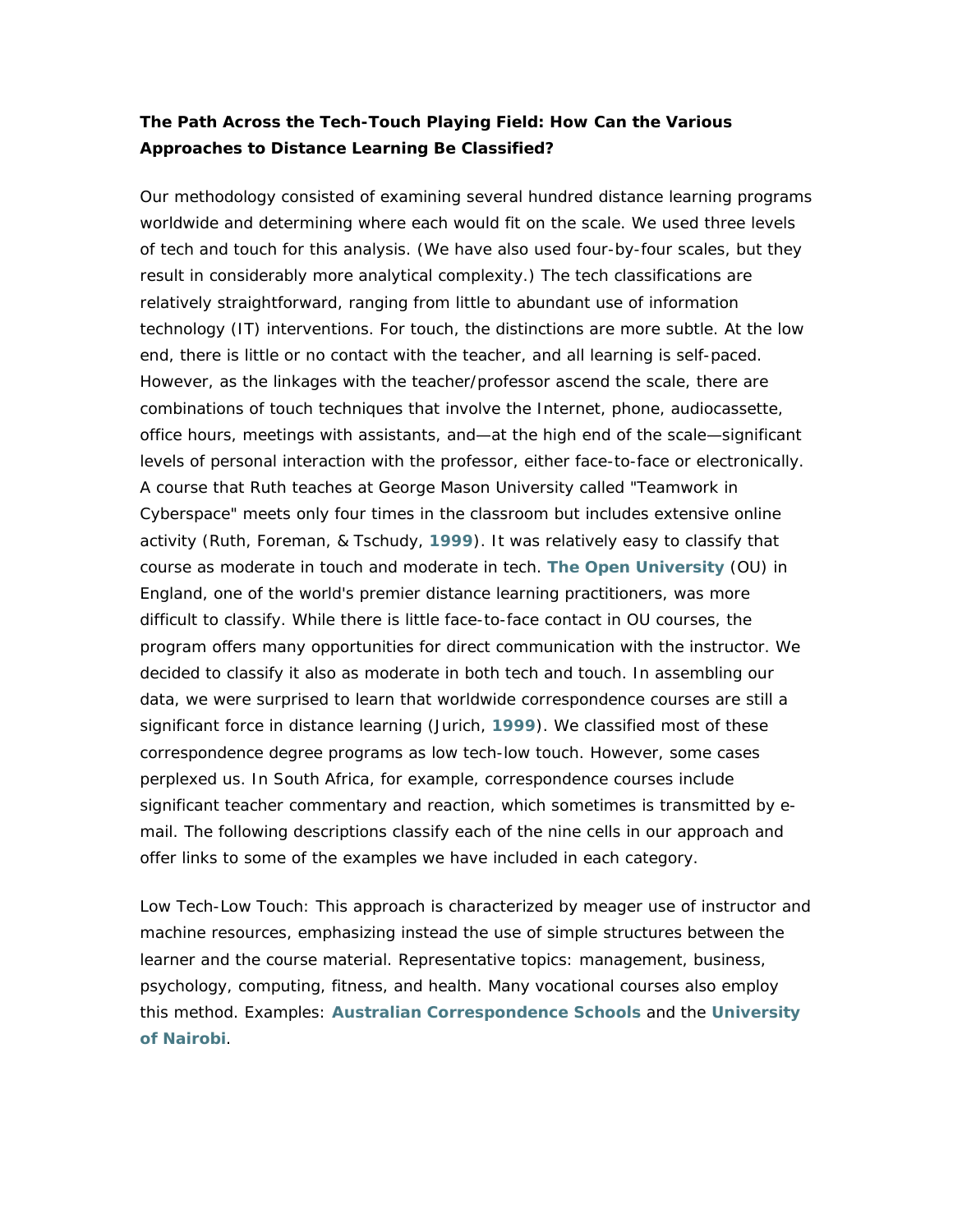*Moderate Tech-Low Touch*: This approach is characterized by a relatively small amount of instructor support and some use of machine resources, focusing on simple Web-based structures to link the learner with appropriate material. Representative topics: accounting, economics, and organization management; some of the Web development courses available on CD-ROM such as writing in English, calculus, and computer programming. Examples: **[Center for Distance Education at the Johns](http://www.jhu.edu/gifted/cde/)  [Hopkins University](http://www.jhu.edu/gifted/cde/)** and **[Virtual Training Suites](http://www.vts.rdn.ac.uk/index.htm)**.

*High Tech-Low Touch*: This approach is characterized by low levels of instructor contact and extensive employment of Web-based tutorials, interactive modules, and course material. Many of the most successful courses offered by major hardware and software vendors employ this approach. Representative topics: Many IT courses on topics such as database, computer networking, application development, HTML, JavaScript, DBA, XML, VB, and e-business. Examples: **[IBM](http://www-3.ibm.com/services/learning/us/)**, **[Oracle University](http://www.oracle.com/education/index.html?content.html)**, and **[SmartForce](http://www.smartforce.com/corp/marketing/)**.

*Low Tech-Moderate Touch*: This approach is characterized by meager use of machine resources and considerable instructor presence, either through face-to-face interaction or e-mail correspondence. It includes correspondence courses with postal mail feedback from the instructor—still one of the most popular nontraditional teaching approaches in developing nations. Representative topics: aerospace engineering, electrical engineering, health, physics/radiological engineering, and industrial and systems engineering. Examples: **[Middle Tennessee State](http://www.mtsu.edu/~corres/)  [University](http://www.mtsu.edu/~corres/)**, **[Keller Graduate School of Management](http://online.keller.edu/)**, **[Indira Gandhi National](http://www.ignou.com/info.htm)  [Open University](http://www.ignou.com/info.htm)**, and **[Korean National Open University](http://www.knou.ac.kr/english/main/main07.htm)**.

*Moderate Tech-Moderate Touch*: This approach is characterized by adequate use of machine resources and solid instructor presence through classroom meetings, occasional course seminars, e-mail correspondence, or audio and video conferencing. Representative topics: e-commerce, technology management, and telecommunications. Examples: **[Western Governors University](http://www.petersons.com/wgu/)**, **[Kent State](http://dl.kent.edu/)  [University](http://dl.kent.edu/)**, and the **[Tennessee Board of Regents Program](http://www.tn.regentsdegrees.org/)**.

*High Tech-Moderate Touch*: This approach is characterized by extensive use of technology resources with a solid instructor presence via some classroom lectures, seminars, e-mail, real audio and video, as well as use of a discussion board, bulletin board, and I-Chat. Representative topics: business management, organizational learning, project management, business ethics, and computer programming.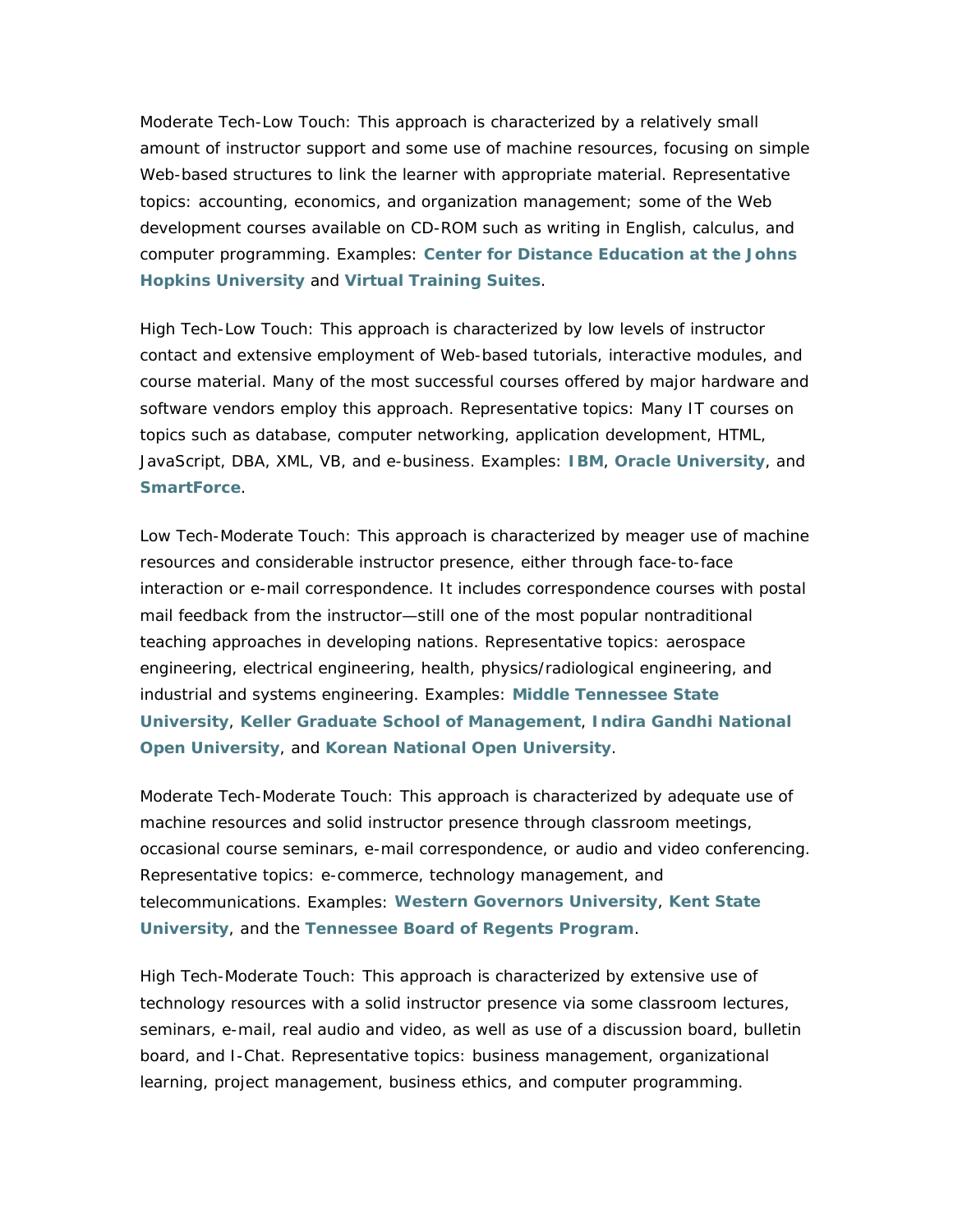Examples: The **[University of Phoenix](http://online.uophx.edu/Default.asp)**, the **[University of Columbia](http://www.cvn.columbia.edu/)**, and **[New](http://www.nyuonline.com/)  [York University \(NYU\)](http://www.nyuonline.com/)**.

*Low Tech-High Touch*: This approach is characterized by extensive use of instructor support and a meager application of machine resources. It also represents the socalled "traditional" approach, offering some course materials online but also requiring regular interaction between the instructor and the learner in a face-to-face classroom setting, occasional labs, and designated office hours as well as by telephone and email. Representative topics: all disciplines employ this approach. Examples: **[Webber](http://www.webber.edu/)  [College](http://www.webber.edu/)** and **[York County Technical College](http://www.yctc.net/)**.

*Moderate Tech-High Touch*: This approach is characterized by extensive instructor involvement in a Web-enabled classroom setting with traditional use of online learning resources (e.g., e-mail, "town halls" for discussion, use of online training software like WebCT and Blackboard, etc.). The learners work with well-structured course materials and enjoy regular interaction with the instructor either in a classroom or via e-mail or I-Chat. Representative topics: journalism, poetry, decision science, e-commerce, and information technology. Examples: management courses at **[NYU](http://www.scps.nyu.edu/dyncon/inft/degr_mast.html)**, software engineering and information technology courses at **[Carnegie](http://www.cmu.edu/home/education/education_distance.html)  [Mellon University](http://www.cmu.edu/home/education/education_distance.html)**, and the **[University of Idaho](http://www.uidaho.edu/evo/newhtml/how.html)**.

*High Tech-High Touch*: This approach is characterized by extensive use of instructor support with exceptional leveraging of machine resources, high bandwidth, and wellstructured course materials in a high-tech "virtual classroom" with streaming video technology, real audio, and multimedia. The instructor is available via e-mail, telephone, and electronic conferences. Representative topics: electronic engineering, aerospace engineering, management science, and management information systems courses for the MBA. Examples: **[Stanford University](http://scpd.stanford.edu/scpd/default.htm)** and the **[Duke University](http://www.fuqua.duke.edu/admin/gemba/index.html)  [MBA Global Executive Program](http://www.fuqua.duke.edu/admin/gemba/index.html)**.

### **Conclusion**

We have suggested an approach to classifying distance learning on a twodimensional scale. How can this scheme be used? First, it can be employed in considering any distance learning intervention, including correspondence courses, to compare one program offering with another. Second, the scale can assist in some aspects of budget planning. As mentioned earlier, we were not able to include cost in our tech-touch continuum, but there is clearly some incremental expense associated with improving one level in either tech or touch. For example, an institution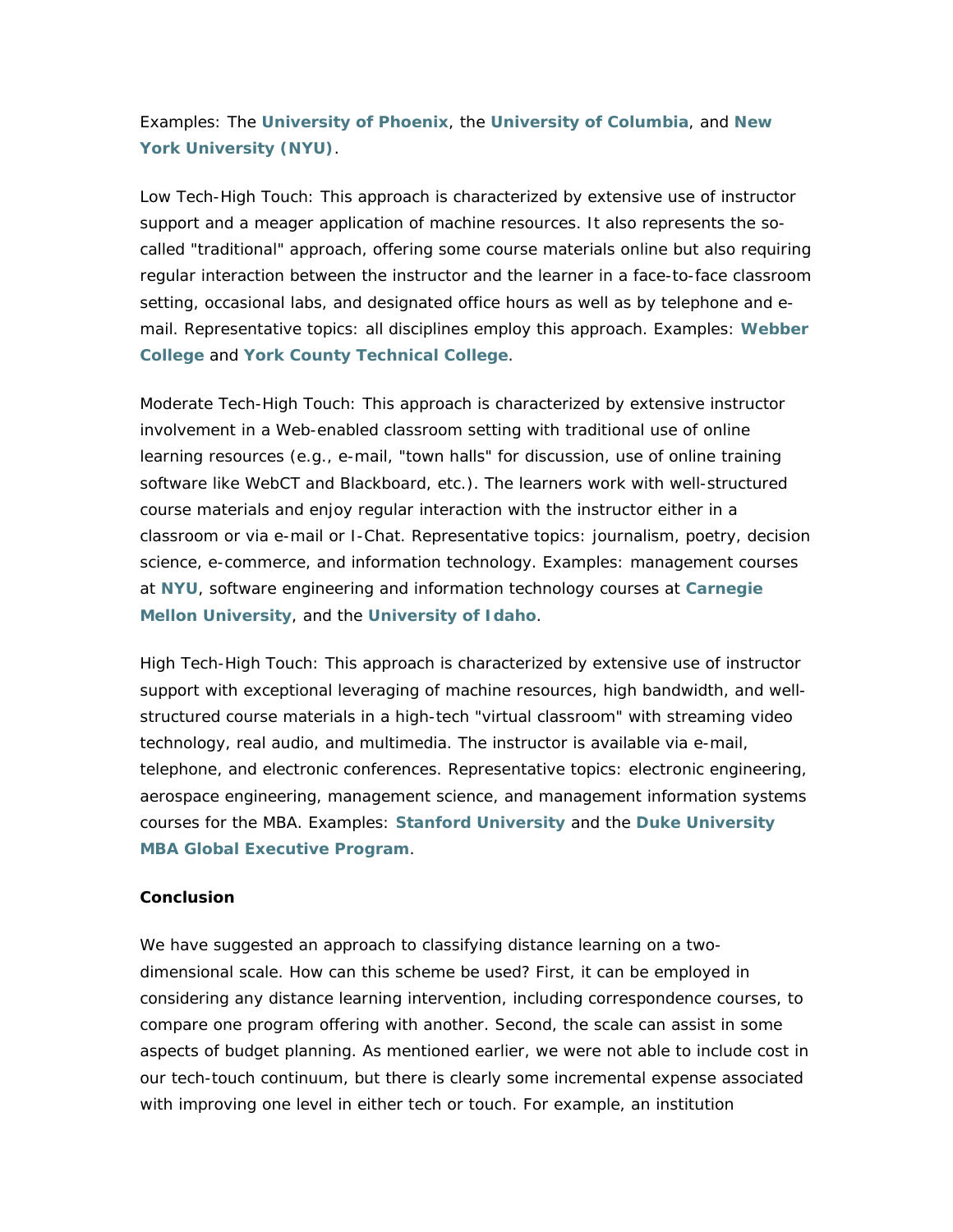considering a move from traditional (low tech-high touch) to exceptional (high techhigh touch) could quickly learn about the kind of transformation and the magnitude of the resources required in establishing programs comparable to the Duke MBA or the Stanford EE program.

Third, our approach can easily be linked with some existing university-based assessment methodologies like **[Flashlight](http://www.tltgroup.org/programs/flashlight.html)**. Each of the cells could have an assessment dimension appropriate to the individual institution (i.e., are assessments much higher when the method moves from low to moderate tech or touch?). Fourth, this scheme might also be useful to multilateral organizations such as the United Nations and the World Bank in considering educational policy options in developing nations. The most frequent users of distance learning programs are developing nations like China (usually in a moderate tech-low touch mode). Some countries, like Brazil, have found it necessary to bar the use of external distance learning providers to ensure the quality of their programs (Bollag, **[2001](http://chronicle.com/free/v47/i40/40a02901.htm)**). Our scale can be set up as a simple quality matrix to assist in determining the best providers of the desired level of tech and touch.

Because we have given several dozen examples of actual programs that fit into this scheme, we hope that this article will stimulate discussion and criticism ultimately aimed at revising the hash marks that we have proposed and improving on this approach.

## **References**

Bonk, C. J., Cummings, J. A., Hara, N., Fischler, R. B., & Lee, S. M. (2000). A tenlevel web integration continuum for higher education: New resources, partners, courses, and markets. In Abbey, B. (Ed.), *Instructional and cognitive impacts of web-based education* (pp. 56-77). Hershey, PA: Idea Group Publishing. Retrieved July 8, 2001, from **<http://php.indiana.edu/~cjbonk/paper/edmdia99.html>**

Bollag, B. (2001, June 15). Developing countries turn to distance education. *Chronicle of Higher Education, 47* (40). Retrieved June 11, 2001, from **<http://chronicle.com/free/v47/i40/40a02901.htm>**

Brown, G., & Wack, M. (1999, May/June). The difference frenzy and matching buckshot with buckshot. *The Technology Source*. Retrieved May 15, 2001, from **<http://horizon.unc.edu/reading/1999-05.asp>**.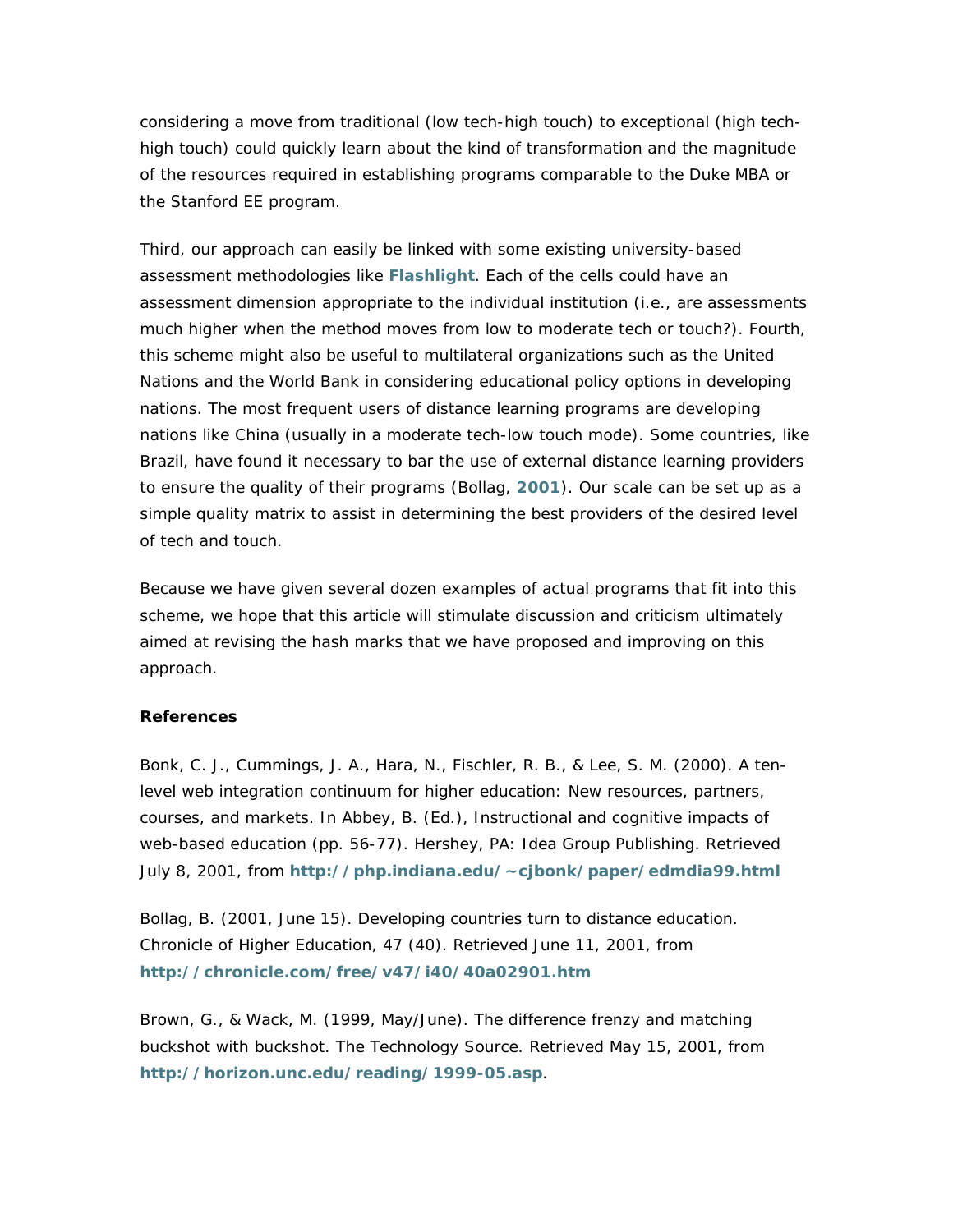Carr, S. (2001, February 16). Is anyone making money on distance education? *Chronicle of Higher Education, 47* (23), A41. Retrieved April 15, 2001, from **<http://chronicle.com/weekly/v47/i23/23a04101.htm>**.

Green, K. C. (1999, March). High tech vs. high touch: The potential promise and probable limits of technology-based education and training on campuses. In N. G. Stacey (Ed.), *Competence Without Credentials* (Report No. PLLI-1999-8009). Washington, DC: U.S. Department of Education (ERIC Document Reproduction Service No. ED 428268). Retrieved April 15, 2001, from **<http://www.ed.gov/pubs/Competence/section4.html>**

Green, K. C. (2000, March). High touch, high tech, hybrid. *Converge*. Retrieved May 23, 2001, from

**[http://www.convergemag.com/Publications/CNVGMar00/DigTweed/Digita](http://www.convergemag.com/Publications/CNVGMar00/DigTweed/DigitalTweed.shtm) [lTweed.shtm](http://www.convergemag.com/Publications/CNVGMar00/DigTweed/DigitalTweed.shtm)**

Jurich, S. (1999, September/October). Before the e-mail there was the p-mail: Distance learning by postal correspondence. *TechKnowLogia, 1* (1). Retrieved April 15, 2001, from

**[http://www.techknowlogia.org/TKL\\_active\\_pages2/TableOfContents/main](http://www.techknowlogia.org/TKL_active_pages2/TableOfContents/main.asp?IssueNumber=1) [.asp?IssueNumber=1](http://www.techknowlogia.org/TKL_active_pages2/TableOfContents/main.asp?IssueNumber=1)**

Naisbitt, J. (1982). *Megatrends: Ten new directions transforming our lives*. New York: Warner Books.

Phipps, R., & Merisotis, J. (1999, April). *What's the difference? A review of contemporary research on the effectiveness of distance learning in higher education*. A report from the Institute for Higher Education Policy. Retrieved May 28, 2001, from **http://www.ihep.com/ARCHIVES.htm#diff**

Rewick, J. (2001, March 13). Off campus: Private virtual universities challenge many of the assumptions long held by educators. Their challenge: survival. *The Wall Street Journal* [Eastern edition]. p. R10.

Ruth, S., & Shi, M. (2001, May/June). Distance learning in developing countries: Is anyone measuring cost-benefits? *TechKnowLogia*, 3 (3). Retrieved April 15, 2001, from

**[http://www.icasit.org/ruth/distance%20learning%20in%20developing%2](http://www.icasit.org/ruth/distance learning in developing countries.pdf) [0countries.pdf](http://www.icasit.org/ruth/distance learning in developing countries.pdf)**